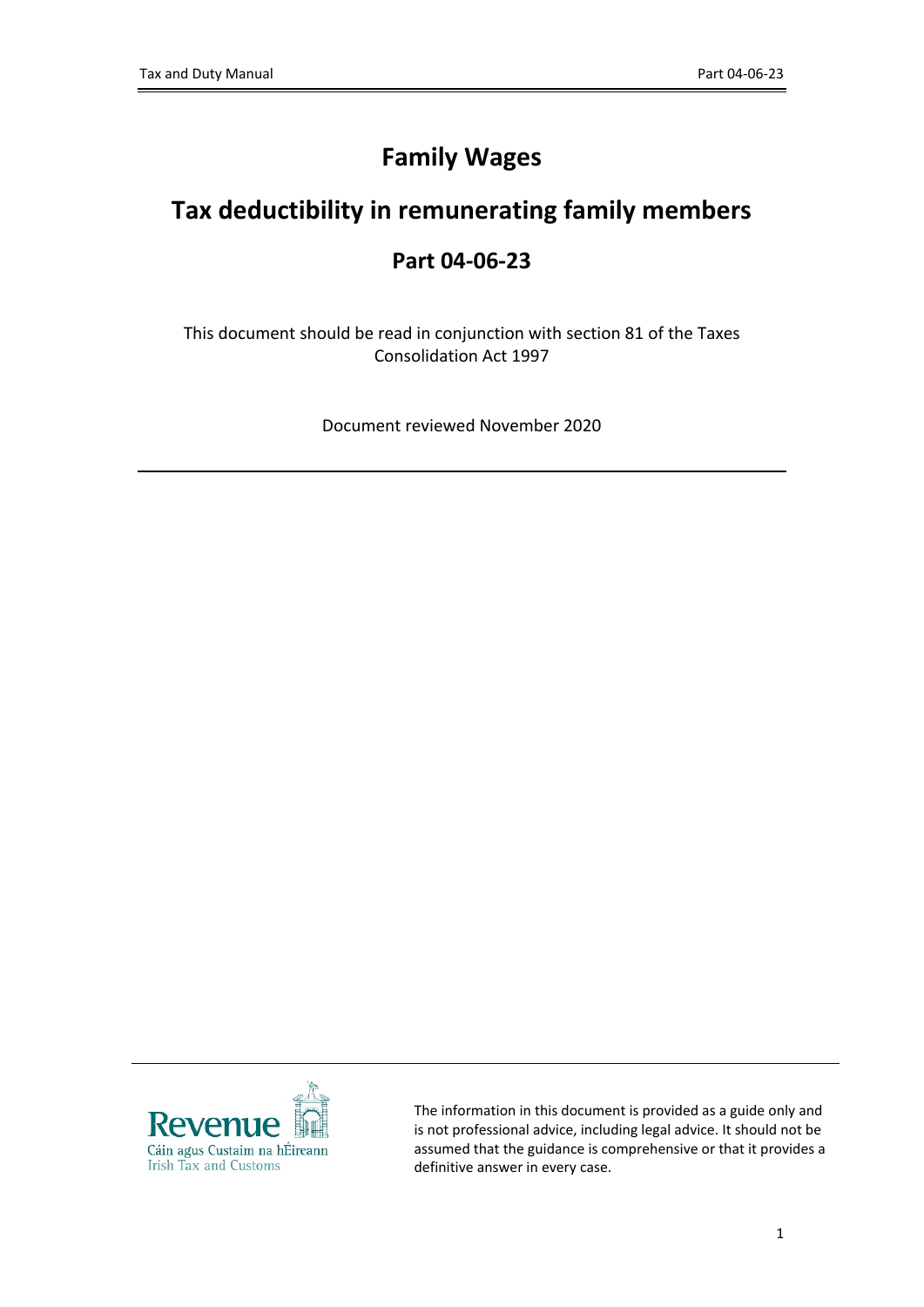## **Table of Contents**

| 2. |  |  |
|----|--|--|
|    |  |  |
|    |  |  |
|    |  |  |
|    |  |  |
|    |  |  |
|    |  |  |
|    |  |  |
|    |  |  |
|    |  |  |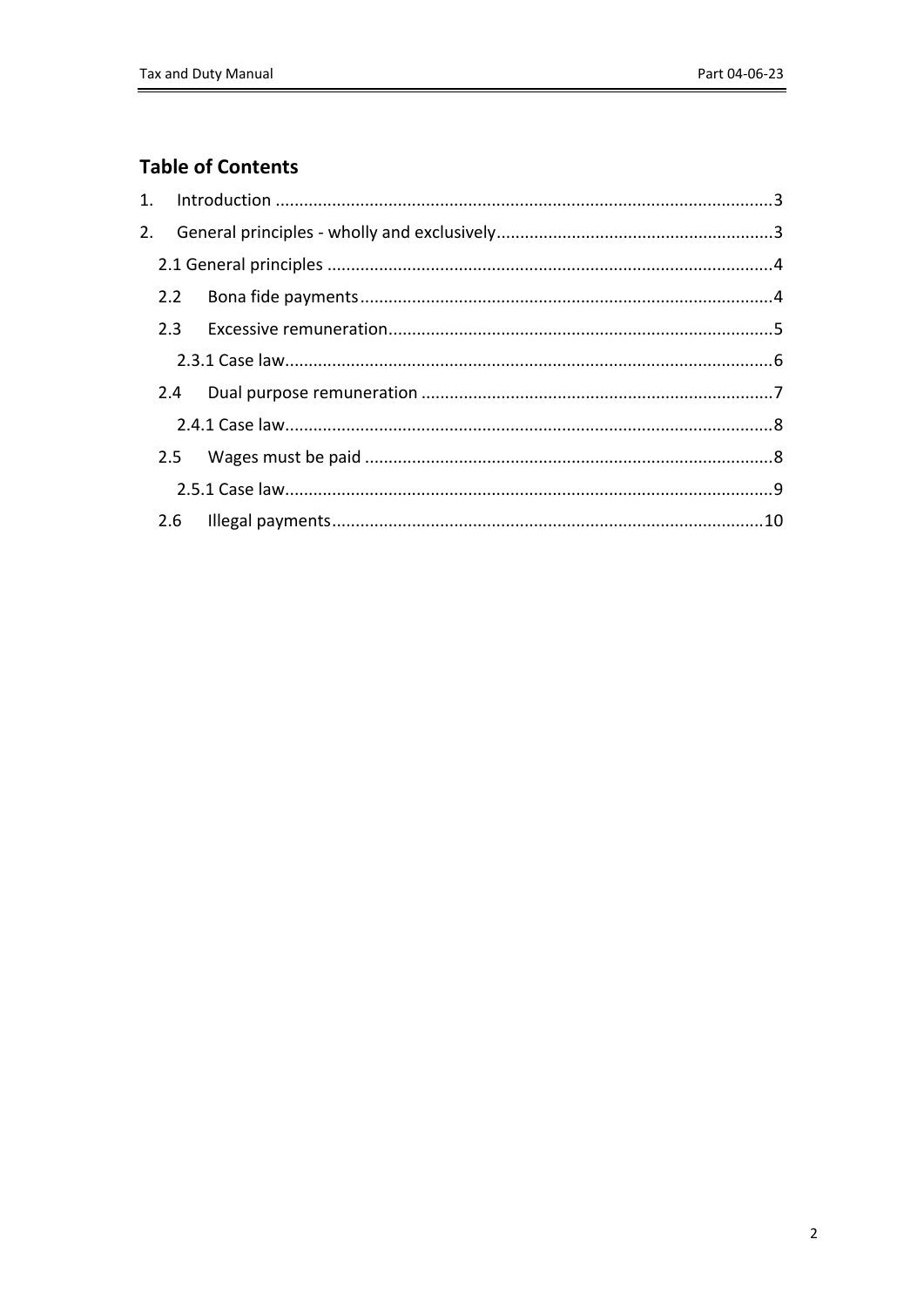## <span id="page-2-0"></span>1. Introduction

In the case of many small and medium-sized businesses it is common practice to engage children, spouses and other close relatives as employees in the business. Wages paid for work done by family members is an expense of the business and its tax deductibility must be considered like any other expense.

Under Irish tax legislation, a deduction is only available in respect of wages paid which are 'wholly and exclusively' for the purpose of the trade. It is typical for selfemployed individuals to engage family members in the business and to pay them for work undertaken. For example, it is common practice for a spouse to be paid a sum for their involvement in the day–to-day running of the business. Such activities may include administrative duties relating to scheduling of appointments or job estimates, telephone answering, bookkeeping, banking, cleaning, etc. There should normally be little difficulty in justifying a deduction under the wholly and exclusively test for the payment of such bona fide wages to spouses, relatives or other connected employees for work actually undertaken.

However, if there is another purpose for the payment, then a deduction may not be available in respect of the full amount. In addition, if the amount paid is not a bona fide payment and commensurate with the duties actually undertaken, a deduction may not be available in respect of the 'excessive' amount.

This manual sets out the principles, based on case law, for determining the tax deductibility of wages paid to relatives and connected persons in the context of a trade or profession. Although the manual focuses on the tax deductibility of remunerating family members, the principles outlined below are equally applicable in relation to the payment of wages to unconnected employees.

## <span id="page-2-1"></span>2. General principles - wholly and exclusively

When arriving at business profits assessable to tax under Case I (trade) or Case II (profession), a taxpayer must first look to section 81 of the Taxes Consolidation Act 1997 to determine what expenses are deductible. The central test of deductibility when computing assessable Case I or II profits is whether the expense has been "*wholly and exclusively laid out or expended for the purposes of the trade or profession*" 1

Despite the importance of this test, it has not often come before the Irish courts and therefore, there is little guidance from Irish case law as to how this phrase should be interpreted. The UK legislation contains a similar phrase which has come before the UK Courts on many occasions, sometimes on the general meaning of wholly and exclusively for the purposes of the trade and on other occasions specifically in relation to determining whether the payment of remuneration to family members is deductible. The findings in those cases may be both persuasive and instructive in an Irish context.

<sup>1</sup> Section 81(2)(a) TCA 1997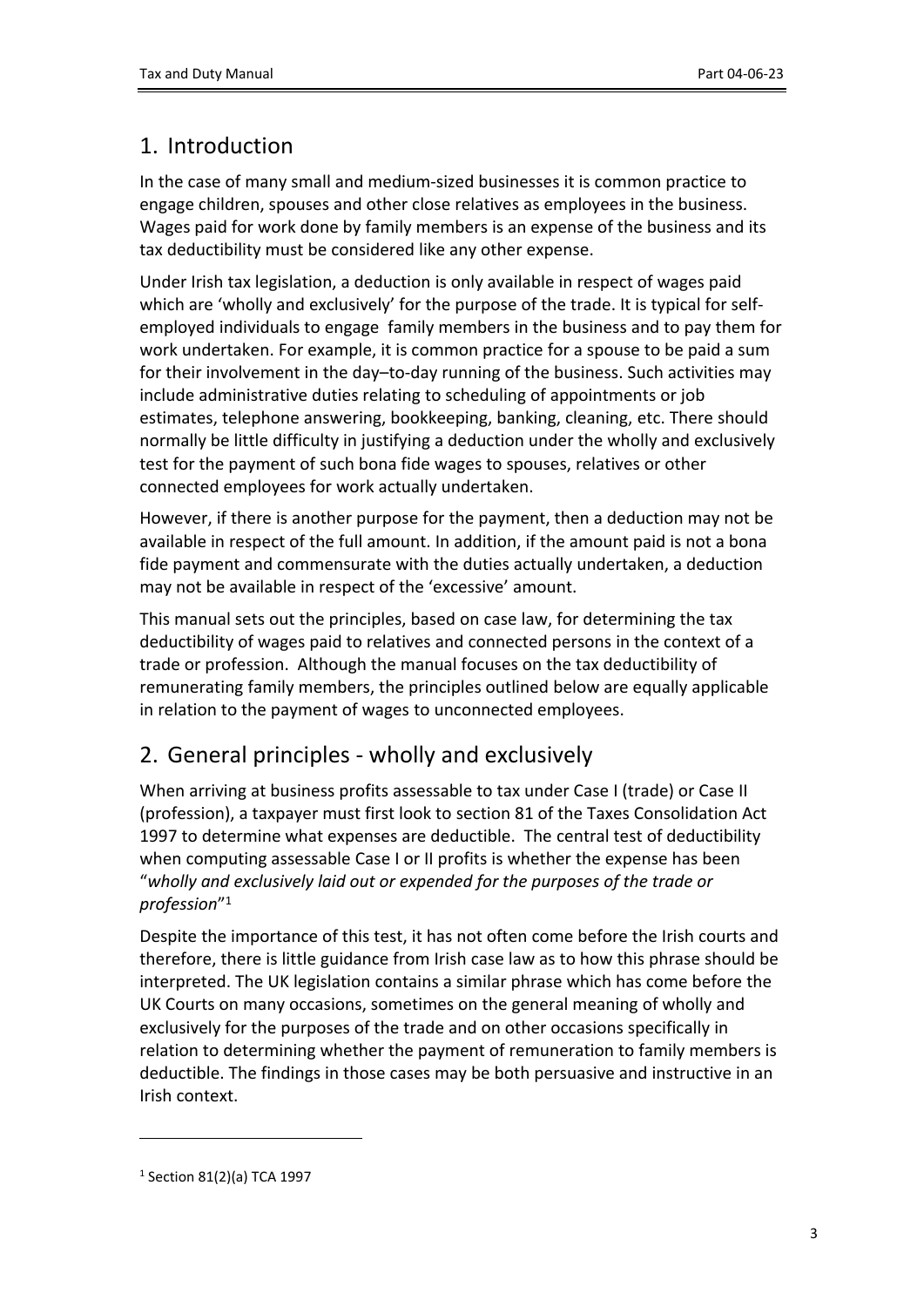Outlined below is an overview of the principles derived from such cases as well as a summary of some of the relevant UK cases dealing specifically with the deductibility of wages paid to family members.

## <span id="page-3-0"></span>2.1 General principles

The taxpayer's sole purpose for incurring the expense must have been for the purposes of their trade<sup>2.</sup> Where a non-trade purpose is identified, then the expenditure is not allowable. The taxpayer's purpose includes his or her conscious as well as subconscious purpose<sup>3</sup>. However, a payment may be made exclusively for the purposes of the trade even though it also secures a private benefit. A merely consequential and incidental effect (as distinguished from another purpose) will not disqualify an otherwise deductible expense if the securing of the private benefit was not the object of the payment but merely a consequential and incidental effect of the payment.

Where an identifiable proportion of an expense has been laid out wholly and exclusively for the purpose of the trade, then that part will not be disallowed on the basis that the expense, as a whole, was not so laid out or expended. The expenditure must be capable of division into distinct elements, one or more of which is incurred wholly and exclusively for the purposes of the trade. An apportionment exercise should be carried out to identify the definite part of the expenditure which was incurred wholly and exclusively for the purposes of the trade. <sup>4</sup> This is to be distinguished however from cases where there is more than one purpose for incurring the expenditure i.e. the expenditure has a dual purpose. If one of the reasons for the expenditure is for a non-business purpose, then the expenditure fails the test and there is no provision to allow for apportionment.

## <span id="page-3-1"></span>2.2 Bona fide payments

Spouses, children and other family members may assist in the running of a family business and receive payment for the work undertaken by them. Such individuals are to be treated and taxed as any other employee and the tax deductibility of wages paid to them must likewise be so considered.

Where the duties are actually performed, the remuneration is commensurate with the work and time devoted by them and the payment is actually received by the family member, a deduction should be available under section 81 TCA 1997 in respect of sums paid to such family members.

<sup>2</sup> *Bentleys, Stokes & Lowless v Beeson* (1952) 33 TC 491, confirmed in *Mallalieu v Drummond* [1983] STC 665

<sup>3</sup> *Bentleys, Stokes & Lowless v Beeson* (1952) 33 TC 491, confirmed in *Mallalieu v Drummond* [1983] STC 665

<sup>4</sup> The practice of apportioning expenses, such as those of a car which is sometimes used for business purposes and sometimes used for private purposes, was approved in *Caillebotte (Inspector of Taxes) v Quinn* [1975] STC 265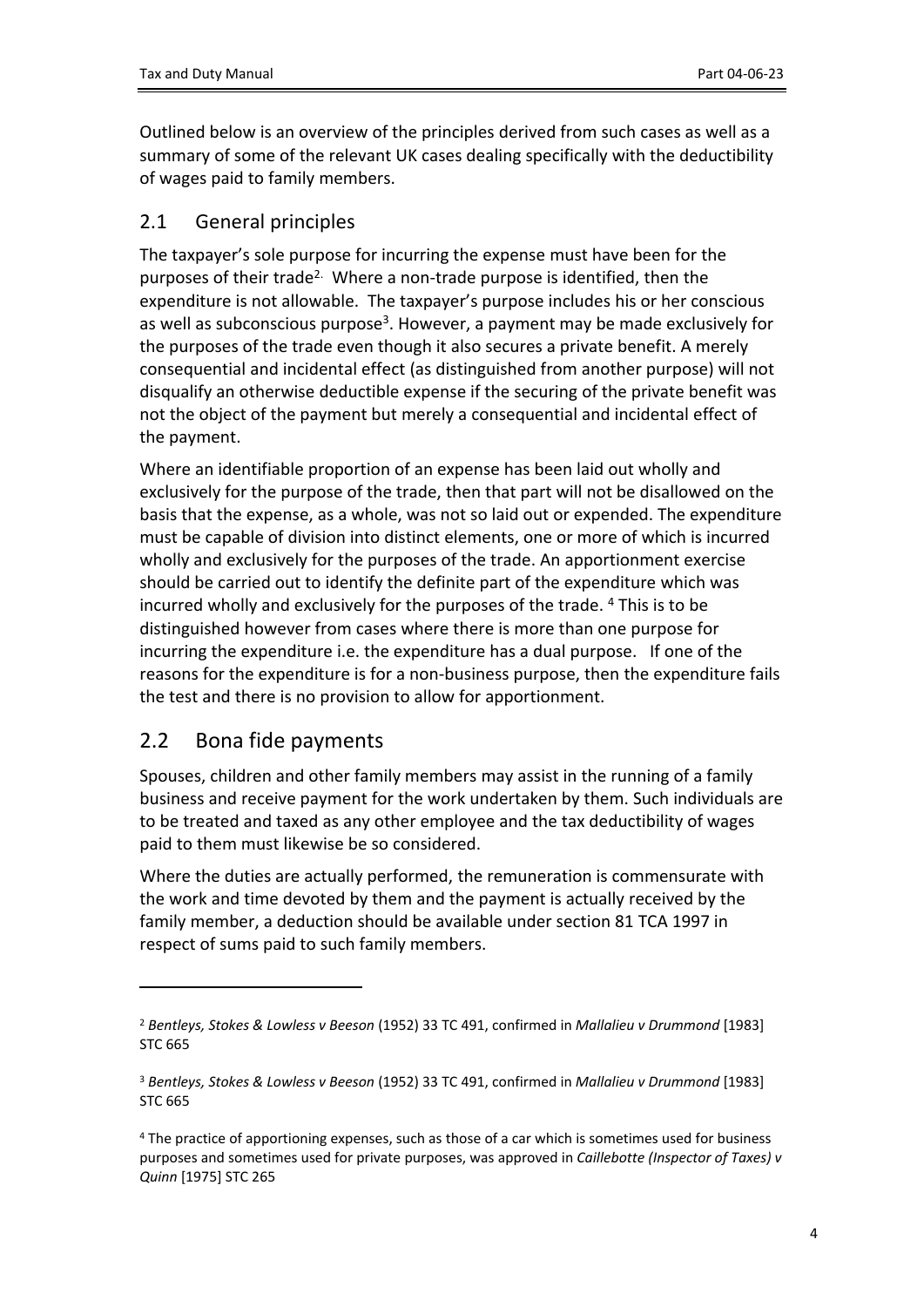#### **Example**

Peter is a farmer who owns an 80-acre dairy farm with a 120 cow herd. His son Paul works full-time as a farm manager for his father and is responsible for the day-to-day running of the farm including milking, feeding, calf rearing, operating machinery and managing grassland. Paul is paid an annual salary by Peter which is commensurate with the duties undertaken by Paul and the time devoted by him to his duties on the farm. Therefore, the payment of the salary by Peter to Paul represents a bona fide payment of wages and a tax deduction is available to Peter in respect of the full amount.

## <span id="page-4-0"></span>2.3 Excessive remuneration

Businesses who engage family members must ensure that the remuneration is justifiable in relation to the duties performed and that the rate payable is comparable to a rate that would be paid to an independent employee with the same qualifications and experience performing the same duties. Remuneration paid to family members whose remuneration is not commercial or commensurate with the actual duties performed may be apportioned, in cases where there is an identifiable business purpose, between the portion of the remuneration laid out for trading purposes and the excess portion that was not.

### **Example**

Alan runs a small dental practice. His 14-year-old nephew, Ben helps him out for ten hours a week undertaking administrative duties in the practice and receives €50 an hour. This equates to €25,000 a year, allowing for school holidays and some overtime. Bearing in mind the applicable minimum wage for workers under 18 and the fact that Ben has no qualifications, it is considered that the hourly rate of pay to Ben exceeds the market level rates for such an employment. A deduction will therefore only be available in respect of an amount which is considered fair and reasonable having regard to the factors above.

Similarly, where remuneration is paid significantly in excess of market rates this can be indicative of the existence of a non-trade purpose. If there is a non-trade purpose for paying remuneration in excess of the commercial rate, then the full amount may be disallowable where there is duality of purpose (refer to [section](#page-6-0) [2.4](#page-6-0) below). However, in practice Revenue will not seek to deny a deduction for the full amount where payment is made for work actually undertaken. In such circumstances, a deduction will be denied for any part deemed 'excessive' in line with the principles outlined in above.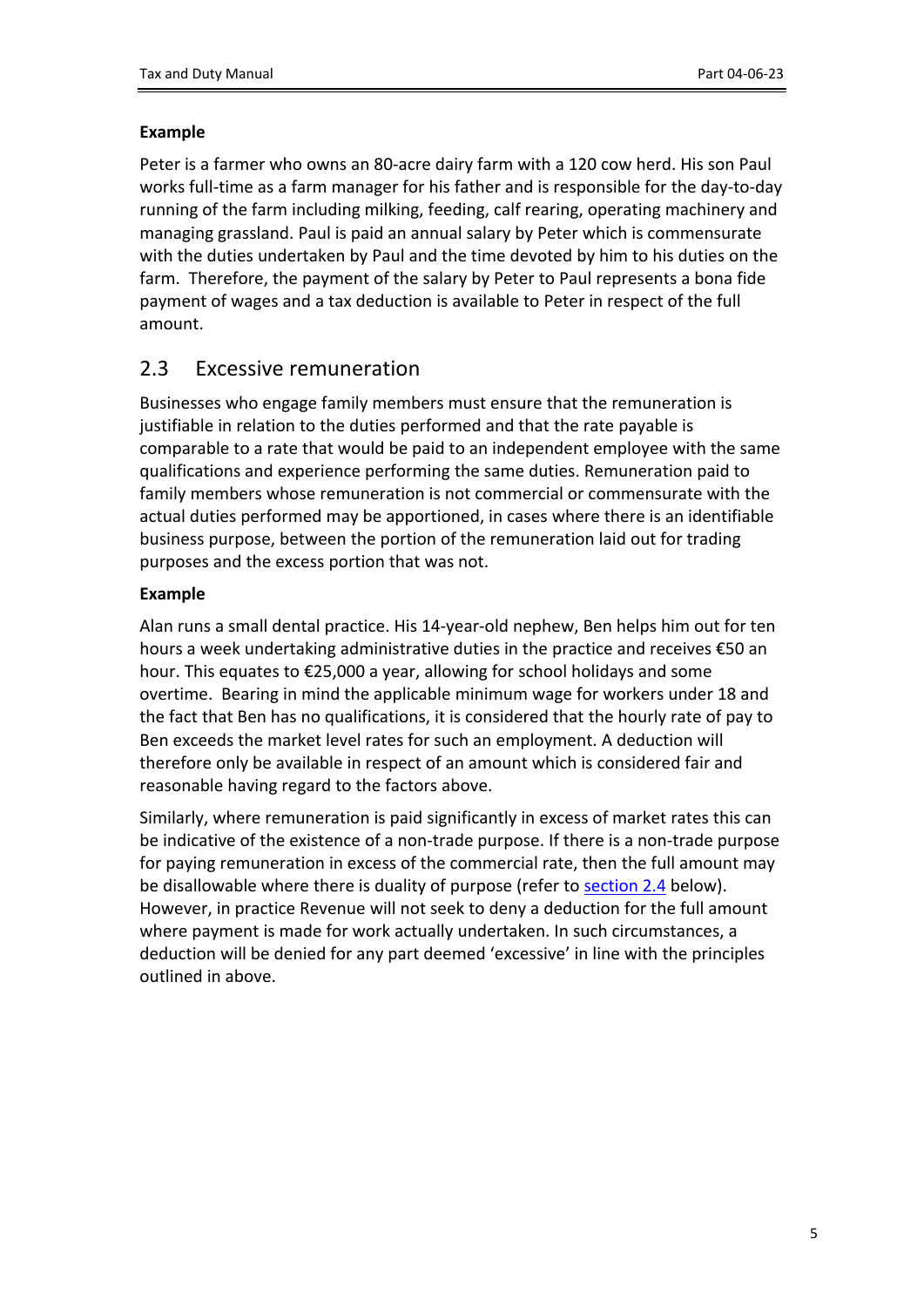The following material is either exempt from or not required to be published under the Freedom of Information Act 2014.

[…]

### <span id="page-5-0"></span>2.3.1 Case law

In the case of *Copeman v William Flood & Sons Ltd*<sup>5</sup> , the taxpayer company carried on a pig dealing trade. The managing director, his wife, two sons and daughter were the directors and sole shareholders. In computing its profits for the tax year in question, the company deducted a sum for directors' fees for each director. The daughter's duties mainly consisted of answering telephone enquiries, and one of the son's duties chiefly consisted of calling on farmers in order to purchase pigs.

<sup>5</sup> *Copeman v William Flood & Sons Ltd* [1940] 24 TC 53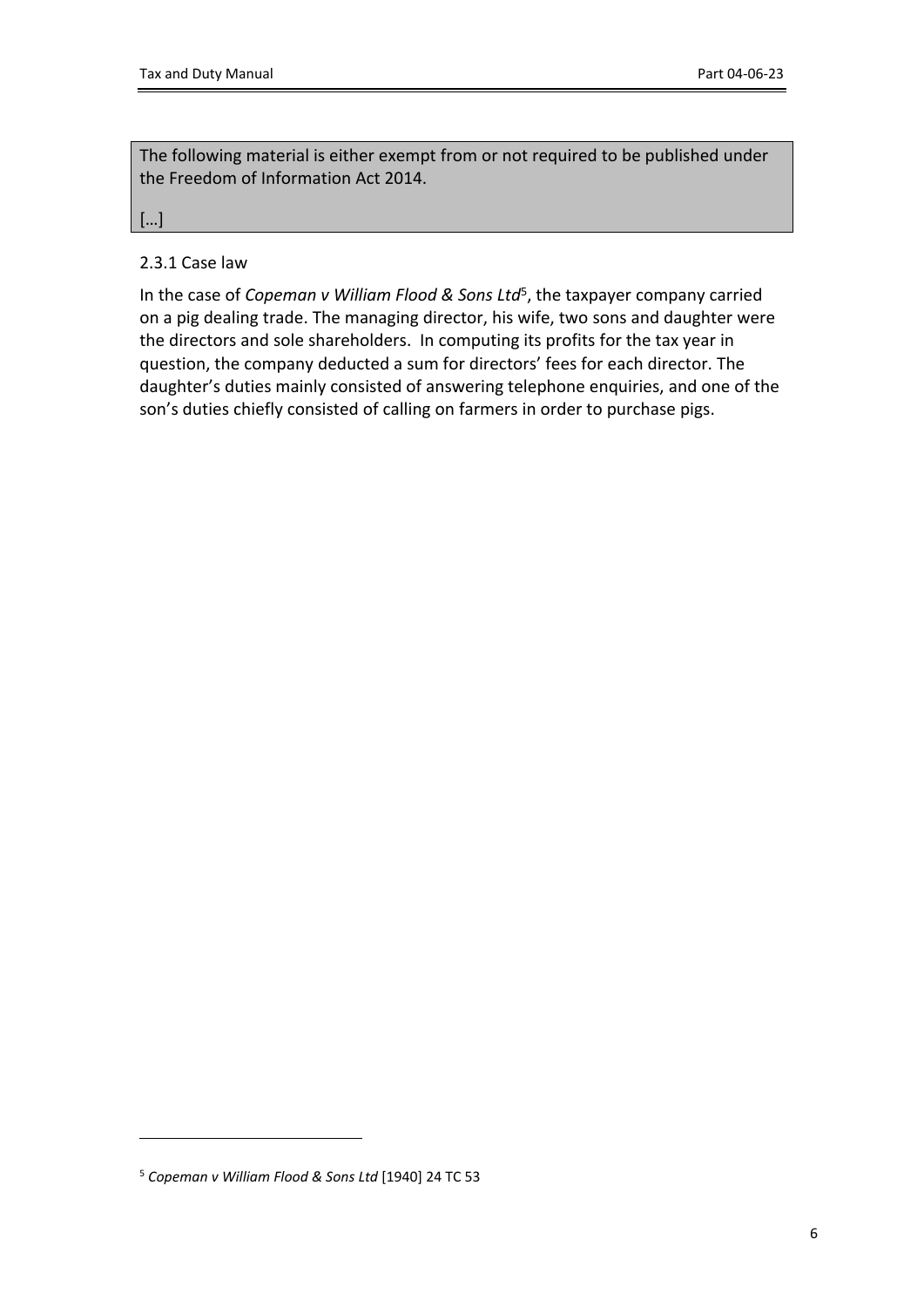Lawrence J held that although the sums were paid to the directors as remuneration, they were not for that reason necessarily wholly and exclusively laid out for the purposes of the company's trade. Lawrence J explained that while the Commissioners could not interfere with the company's prerogative to pay its directors whatever it thought fit, that was not the test. The test was how much of the remuneration was incurred wholly and exclusively for the purposes of the company's trade. The court therefore inferred that the sums could be divided into two distinct amounts and the allowable portion was confined to the amount considered to be commensurate with the duties performed and the responsibilities assumed. The case was accordingly referred back to the Appeal Commissioners to determine whether the sums in question, or what proportion of them, as a matter of fact, were wholly and exclusively laid out for the purposes of the company's trade.

Similarly, in *Stott and Ingham v Trehearne*<sup>6</sup> , a father employed his two sons in his business and paid the sons salary plus a commission equal to one third of the business profits. The eldest son had assumed entire responsibility for the business after his father's health deteriorated until the end of that year when the younger son returned from military service. In the accounts of the business, the commissions paid to the sons were shown as appropriations of their father's profit. The Commissioners decided that the sums paid were disproportionate to the values of their services. The Commissioners allowed a deduction for commissions of one tenth each, however, as in their view only that amount could be regarded as paid to the sons for services rendered in managing the business. Rowlatt J explained that the allowable remuneration was the amount expended wholly and exclusively for the trade. The Commissioners had considered all of the facts and decided that a proper deduction would be 10%. Rowlatt J decided not to disturb the Commissioners findings.

### <span id="page-6-0"></span>2.4 Dual purpose remuneration

In determining whether expenditure is incurred wholly and exclusively for the purpose of the trade, it is necessary to have regard to what the taxpayer had in mind at the time it was incurred<sup>7</sup>. In cases where remuneration is paid to family members, it may be inevitable that there is an intrinsic private purpose in making the payment, notwithstanding that the non-trade purpose may be a subconscious motive. For example, a sole trader paying a son/daughter in full-time education €200 a week for undertaking an hour's work at the weekend, the main purpose of the expenditure being to maintain the child at college. The test remains that it is only the expenditure wholly and exclusively for the purposes of the trade that qualifies for a deduction. However, as outlined in paragraph 2.1, where payment is made for work actually undertaken, in practice Revenue will only seek to deny a deduction for the 'excessive' part in line with the principles outlined in paragraph 2.1 above.

<sup>6</sup> *Stott & Ingham v Trehearne* [1924] 9 TC 69

<sup>7</sup> *Mallalieu v Drummond* [1983] STC 665, HL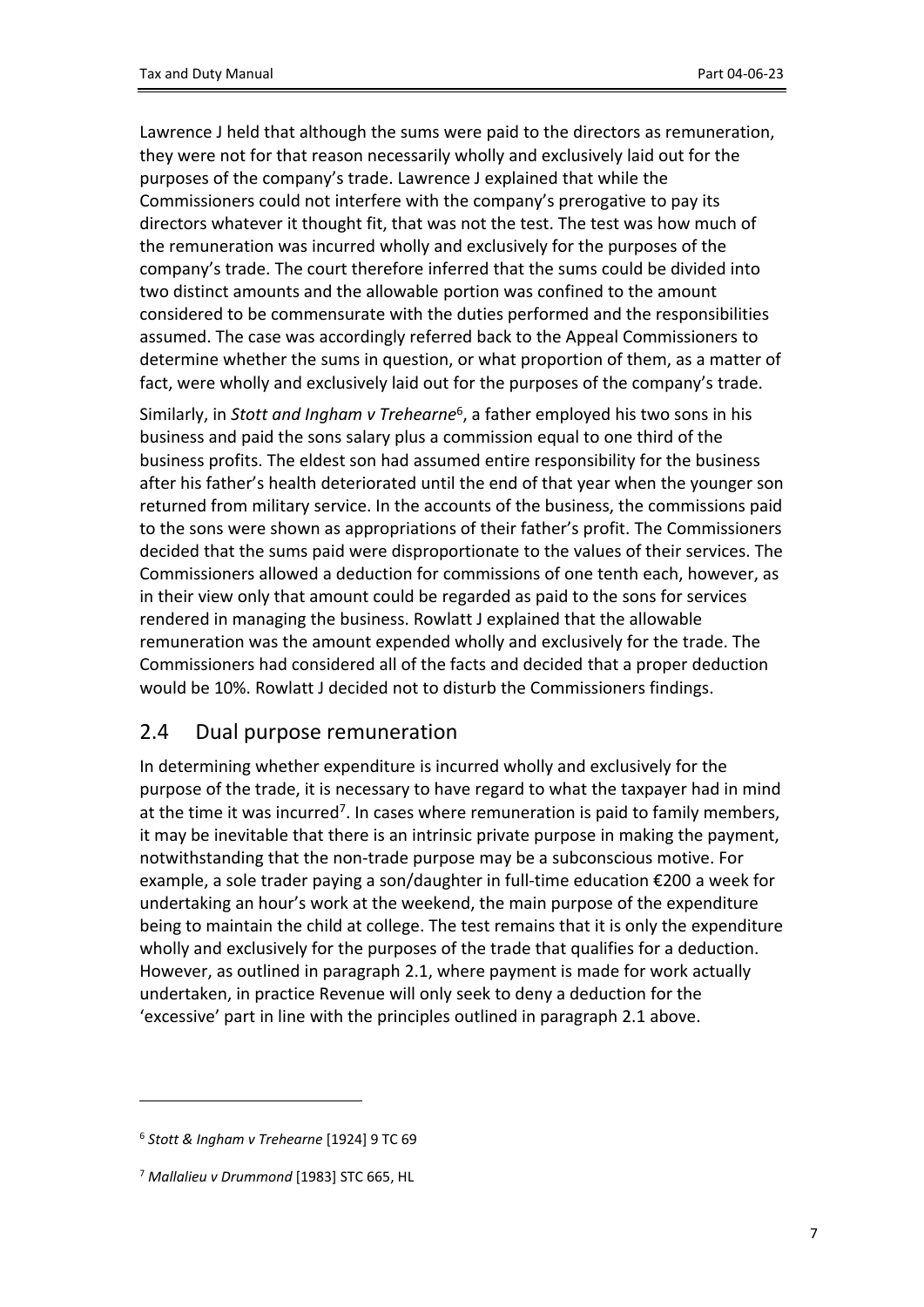#### <span id="page-7-0"></span>2.4.1 Case law

In *Dollar v Lyon*<sup>8</sup> , Vinelott J affirmed the decision of the General Commissioners who had disallowed payments made by a farming couple to their three youngest children (ages 6, 8 and 10 in the tax year at issue) for work done on the family farm. The taxpayers made a practice of paying their children for help on the farm. Each child did about 15 hours work per week on the farm and was paid a weekly sum in cash. In addition, at the end of the year, the taxpayers purchased National Savings Certificates for each of them. The total expenditure represented the minimum wage at that time provided for by the Agricultural wages Act 1948 for 15 hours work per week. The taxpayers claimed to deduct the payments from their profits as expenses wholly and exclusively incurred for the purposes of their trade. The Inspector of Taxes disallowed the claim on the basis that the payments to the taxpayers' children and the investments on their behalf were essentially given out of natural love and affection and the jobs performed by the children were purely incidental to the main purpose of the payments. Vinelott J agreed with the General Commissioners that the payments were paid as 'pocket money' and were not payments made wholly and exclusively for the purposes of the taxpayers' trade.

*"The question whether the payments made by Mr and Mrs Dollar were wages and so were money wholly and exclusively laid out or expended for the purposes of their farming business is a pure question of fact. It is to my mind clear that there was evidence before the commissioners on which they could have reached the conclusion that they in fact reached. It is noteworthy that all the children, whose ages were between eight and 14, were paid the same and for the same amount of work, and were paid a weekly sum in cash which was not out of the way as pocket money. Given the family circumstances, there is to my mind nothing surprising in finding healthy young children working on a family farm and getting in return pocket money on a generous scale and from time to time a present of National Savings Certificates out of the profits of the farm without being in any sense employed or contractually entitled to any payment."*

## <span id="page-7-1"></span>2.5 Wages must be paid

In order for expenditure to qualify for a tax deduction, there must be actual expenditure incurred by the person in question <sup>9</sup>. It is essential therefore that wages must actually be paid over to the family member in order to be tax deductible. Where, in reality, the family member is merely a conduit and the wages are in fact being retained by the sole trader, then the amount will be treated as an appropriation of profit and a deduction will not be allowed.

<sup>8</sup> *Dollar v Lyon* [1981] 54 TC 459

<sup>9</sup> *Peter Merchant Ltd v Stedeford* (1948) 30 TC 496.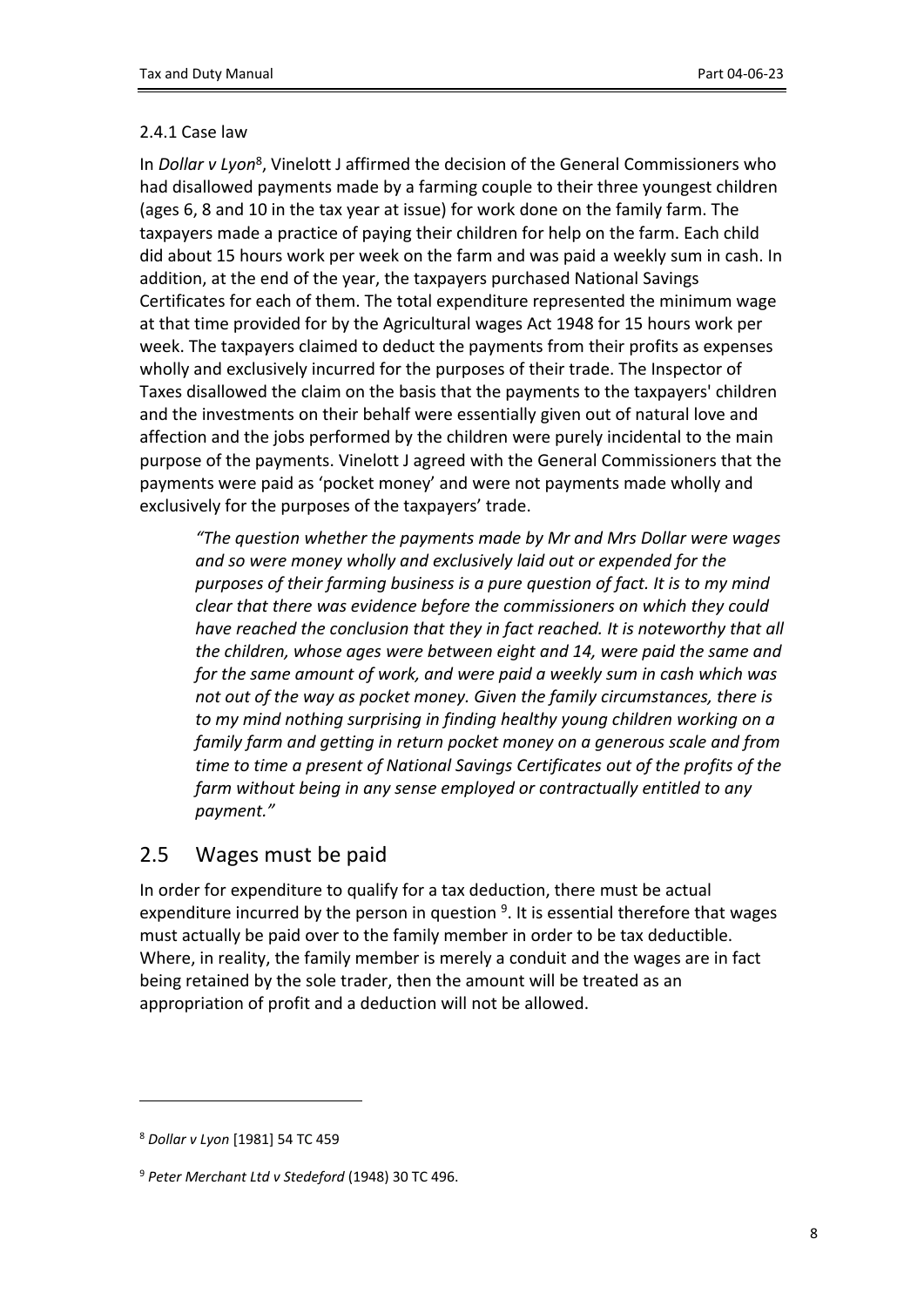The following material is either exempt from or not required to be published under the Freedom of Information Act 2014.

[…]

#### <span id="page-8-0"></span>2.5.1 Case law

The case of *Moschi v Kelly<sup>10</sup>* considered the deductibility of wages paid to the spouse of a director. For each of the five years to June 1945, sums were deducted in respect of wages to Mr Moschi's wife, although these amounts were not paid out but were credited to Mr Moschi's own account. The UK revenue authorities raised assessments to income tax on the profits of the company, allowing no deduction for the amounts charged as the spouse's wages. The decision to disallow the wages accrued was not based on the mere fact of non-payment. In the High Court, Donovan J upheld the Commissioners' decision that the wages were non-deductible, stating that: